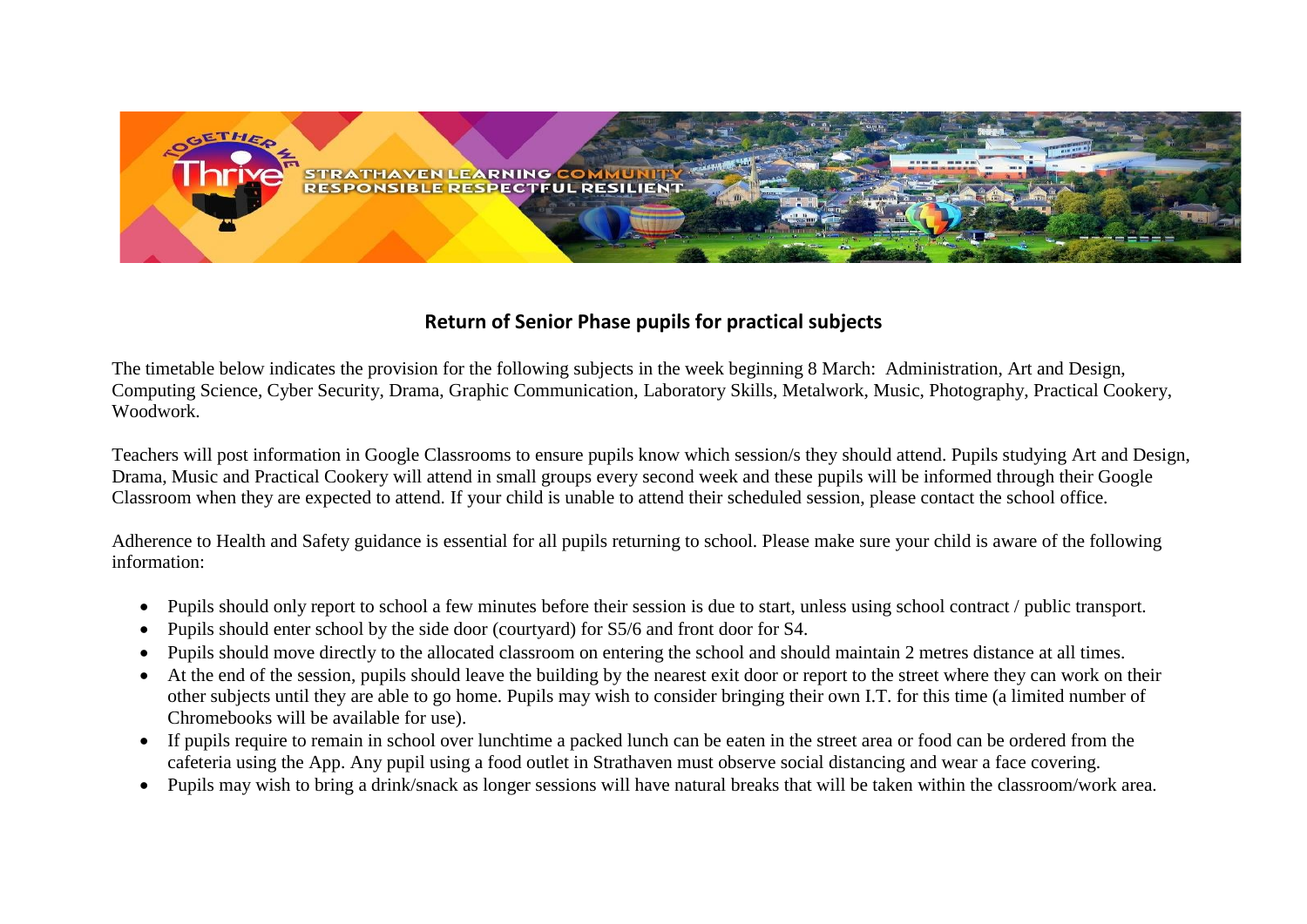- Pupils should wear school uniform.
- $\bullet$  In classrooms / work areas, pupils must:
	- o sanitise their hands when entering and leaving the classroom / work area
	- o sanitise their desk/workspace at the beginning and end of the session
	- o wear a face covering at all times
	- o maintain a distance of 2 metre from others (pupils and staff) at all times.
- School contract transport will operate normal start of day drop-off and end of day pick-ups. Pupils must sanitise hands before entering and on leaving a bus, wear a face covering and maintain 2 metre distance from other pupils and the driver.
- Fire Evacuation in the event of an emergency evacuation, the following temporary procedures should be followed. Pupils and staff should exit the building via the nearest emergency exit. S4 pupils and staff supervising in school should assemble in the Cage. Pupils in S5/6 and staff supervising in school should assemble in the area adjacent to the Crawford Street entrance/exit gate. One member of the office staff and one member of SLT will join the S4 and S5/6 areas. In line with government guidance, everyone should maintain a 2 metre distance from each other when standing outside following an emergency evacuation.

| Day     | <b>Stage</b>      | Time       | <b>Column</b> | Subject                  | Level          | Number         | <b>Teacher</b>                  | Room           |
|---------|-------------------|------------|---------------|--------------------------|----------------|----------------|---------------------------------|----------------|
|         |                   |            |               |                          |                | (Max)          |                                 |                |
| Monday  | S <sub>5</sub> /6 | $9 - 12$   | В             | <b>Practical Cookery</b> | <b>N5</b>      | 8              | Sinclair/L Grant                | F040/F044      |
|         | S <sub>5</sub> /6 | $1 - 3.55$ | С             | Art                      | H              | $\overline{7}$ | <b>G Wellcoat/R Holmes</b>      | F049/F053      |
|         | S <sub>5</sub> /6 | $1 - 3.55$ | C             | Art                      | <b>N5</b>      | 3              | <b>G Wellcoat/R Holmes</b>      | F049/F053      |
|         | S4                | $11 - 1$   |               | Music                    | <b>N5</b>      | 10             | H Blades /R Herbertson/T Reilly | G106/G107      |
|         | S <sub>4</sub>    | 1.30-3.30  | D             | Computing                | N <sub>5</sub> | 19             | D Watt/L McCabe/I Henderson     | F013/F021/F020 |
|         |                   |            |               |                          |                |                |                                 |                |
| Tuesday | S <sub>5</sub> /6 | $9 - 12$   | A             | Graphics                 | H              | $\overline{7}$ | G Connor                        | G140           |
|         | S <sub>5</sub> /6 | $9 - 12$   | A             | Cyber                    | L <sub>5</sub> | 10             | D Watt                          | F013/F021      |
|         | S <sub>5</sub> /6 | $1 - 3.55$ | D             | <b>Metalwork</b>         | <b>N5</b>      | 6              | P Martin                        | G136           |
|         | S <sub>5</sub> /6 | $1 - 3.55$ | D             | Lab Skills               | N <sub>5</sub> | 11             | M Brown                         | S025           |
|         | S <sub>5</sub> /6 | $1 - 3.55$ | D             | Art                      | H/AH           |                | A Simpson/P Collins             | F049/F050      |
|         | S <sub>5</sub> /6 | $1 - 3.55$ | D             | Computing                | H              | 13             | L McCabe / I Henderson          | F020/F021      |
|         | S <sub>4</sub>    | $11 - 1$   | G             | Music                    | <b>N5</b>      | 10             | K Whitefield/R Herbertson       | G106/G107      |
|         | S <sub>4</sub>    | 1.30-3.30  | E             | Computing                | N <sub>5</sub> | 14             | D Watt / Assistant              | F012/F013      |
|         | S <sub>4</sub>    | 1.30-2.30  | E.            | Drama                    | N <sub>5</sub> | 9              | G Kernan                        | Drama          |
|         |                   |            |               |                          |                |                |                                 |                |